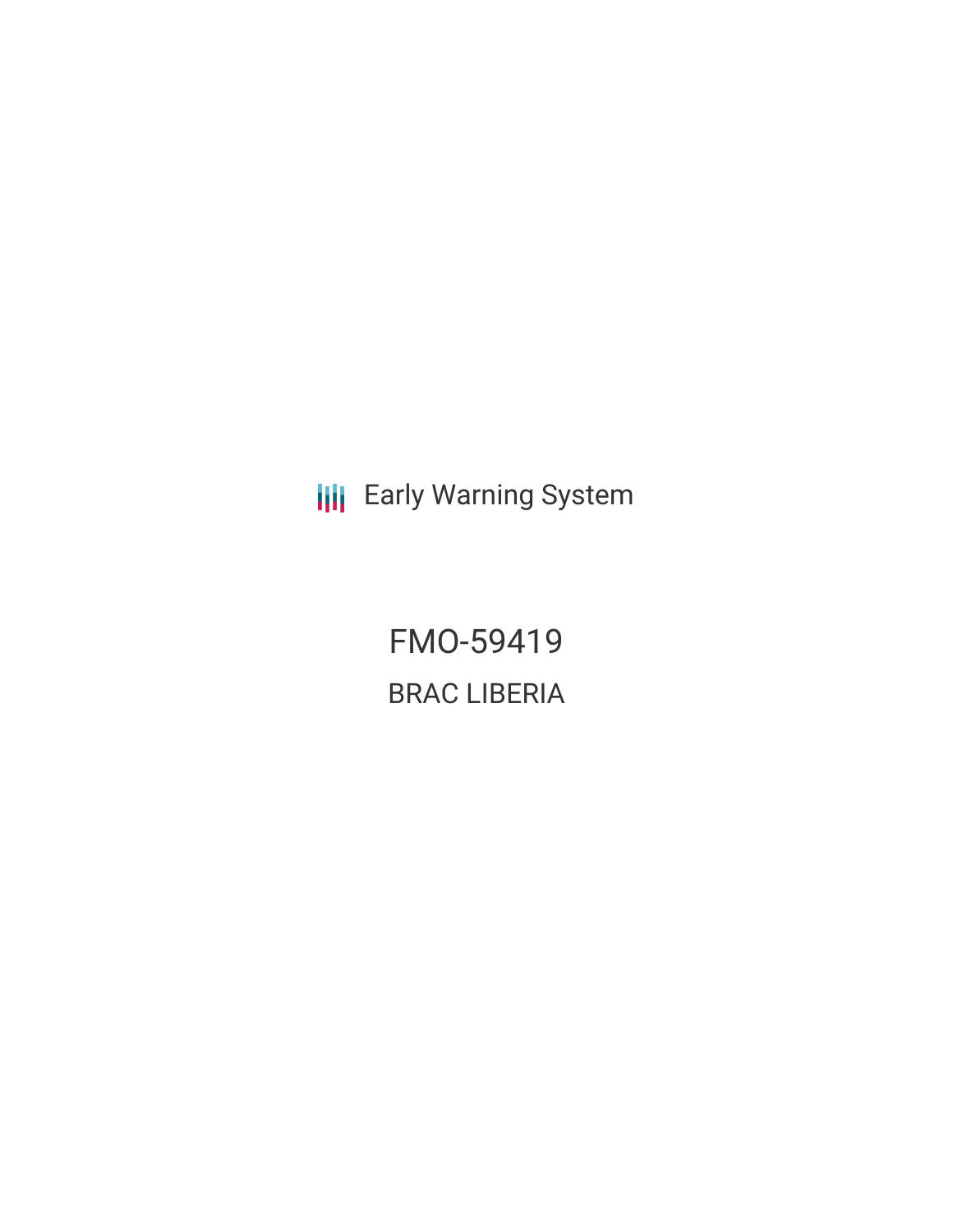

## **Quick Facts**

| <b>Financial Institutions</b>  | Netherlands Development Finance Company (FMO)                                                     |
|--------------------------------|---------------------------------------------------------------------------------------------------|
| <b>Status</b>                  | Active                                                                                            |
| <b>Bank Risk Rating</b>        |                                                                                                   |
| <b>Voting Date</b>             | 2020-12-21                                                                                        |
| <b>Borrower</b>                | BRAC Microfinance Sierra Leone Limited (BMSL) and BRAC Liberia Microfinance Company Limited (BML) |
| <b>Sectors</b>                 | Finance                                                                                           |
| Investment Type(s)             | Loan                                                                                              |
| <b>Investment Amount (USD)</b> | $$0.06$ million                                                                                   |
| <b>Project Cost (USD)</b>      | \$0.06 million                                                                                    |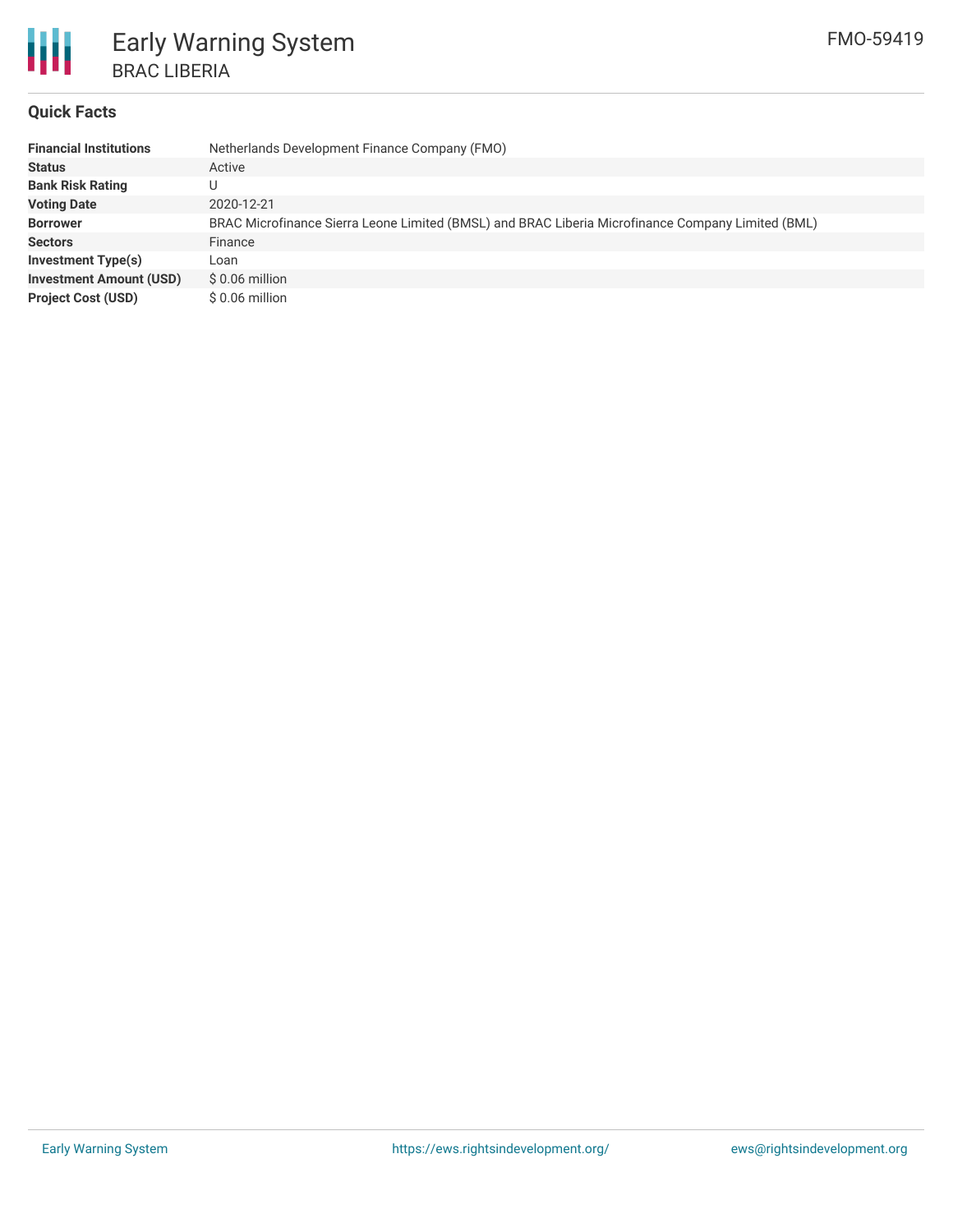

# **Project Description**

The contracting entities are BRAC Microfinance Sierra Leone Limited (BMSL) and BRAC Liberia Microfinance Company Limited (BML), wholly owned subsidiaries of BRAC International Holdings BV, which operate in microfinance. In 2008, BRAC started its microfinance activities in both Sierra Leone and Liberia. As of July 2019, BMSL has reached over 49,000 clients and BML 36,000 with their two main products: individual microloans for women delivered through groups, and enterprise loans targeting both male and female small-scale entrepreneurs.

In this project, an in-depth market analysis will be conducted and client-centric products and services will be developed. The project has two main goals: i) to have a deeper understanding of economic activities and financial needs of smallholder farmers in Sierra Leone and Liberia, and ii) to diversify the product offerings in the two countries to address the specific needs of the smallholder farmers, especially female farmers in these countries.

The development of financial products and delivery models for smallholder farmers (mainly women) is key in the context of reducing rural poverty, improving food security and supporting economic development. It is expected that interesting learnings can be derived from this project about smallholder financing. In addition, the project is well aligned with MASSIF's impact priorities and contributes to FMOa€™s Gender finance strategy as the main target for this project are women.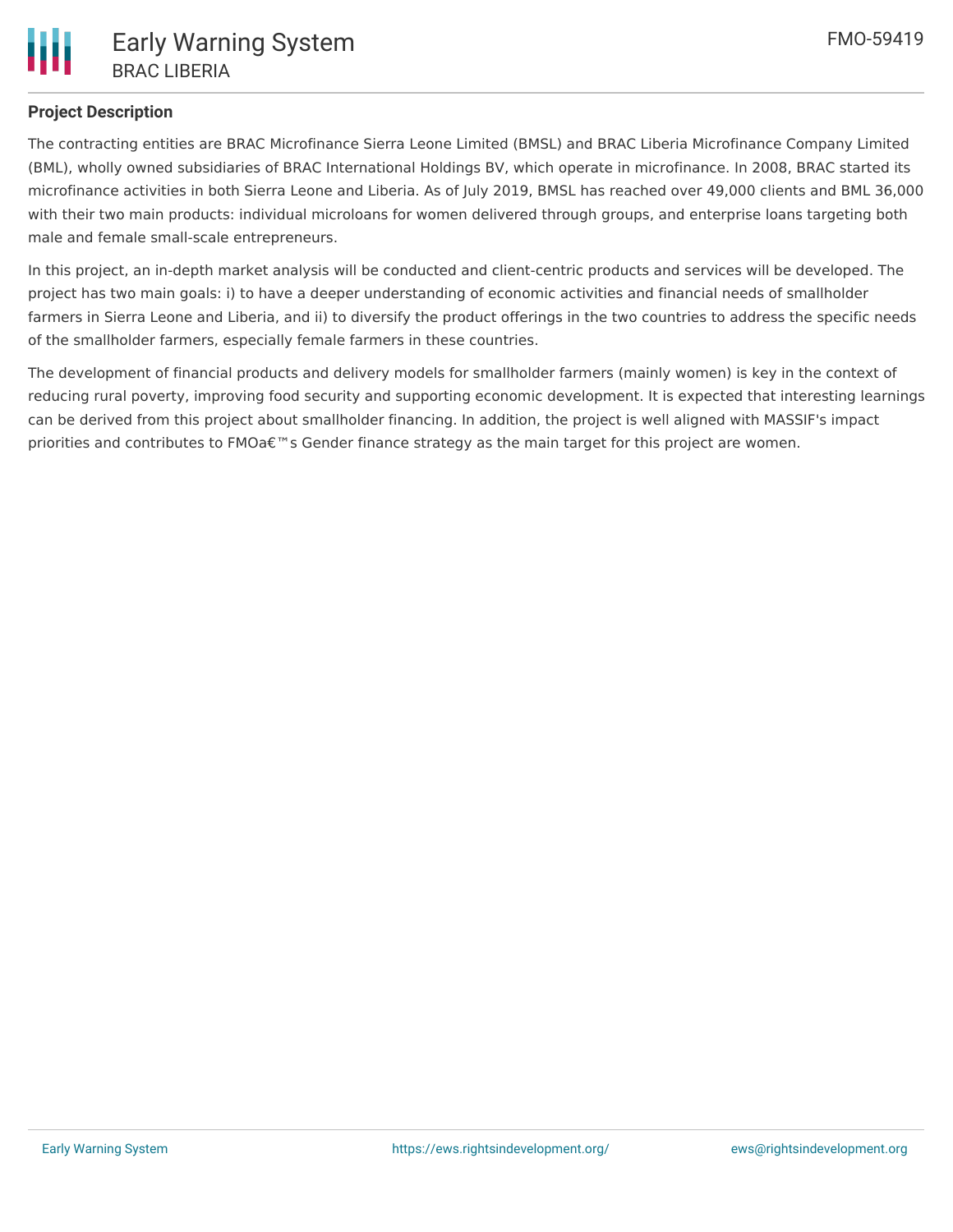

# **Investment Description**

Netherlands Development Finance Company (FMO)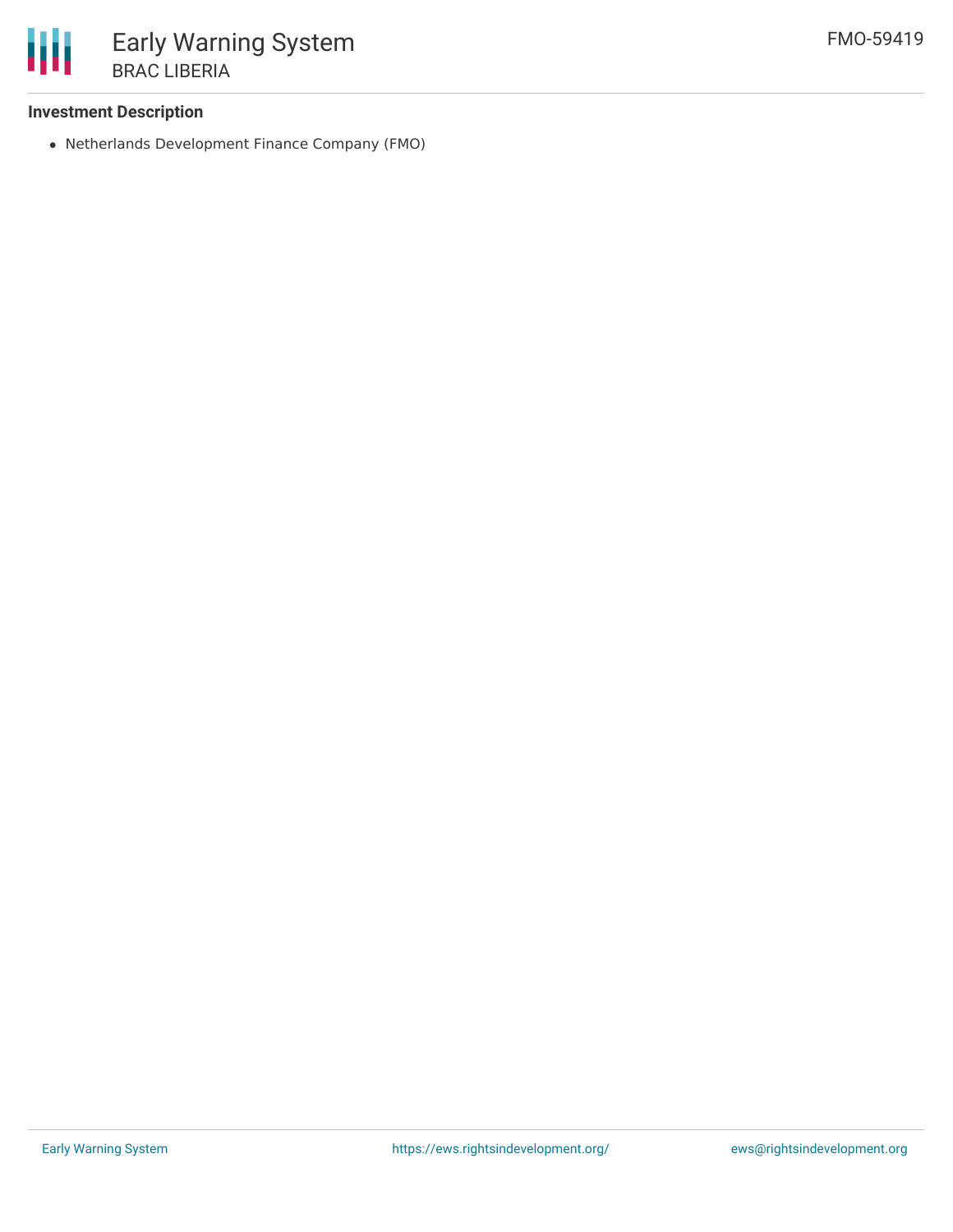

### **Contact Information**

**South Africa** +27 11 507 2500 [joburg-office@fmo.nl](mailto:joburg-office@fmo.nl)

#### ACCESS TO INFORMATION

As part of FMO's ex-ante disclosure (disclosure of transactions before contracting), you can send requests or questions for additional information to: disclosure@fmo.nl

#### ACCOUNTABILITY MECHANISM OF FMO

Communities who believe they will be negatively affected by a project funded by the Dutch Development Bank (FMO) may be able to file a complaint with the Independent Complaints Mechanism, which is the joint independent accountability mechanism of the Dutch Development Bank (FMO) and the German Investment Corporation (KfW). A complaint can be filed in writing, by email, post, or online. The complaint can be filed in English or any other language of the complainant. The Independent Complaints Mechanism is comprised of a three-member Independent Expert Panel and it can provide either problem-solving, compliance review or both, in either order. Additional information about this accountability mechanism, including a guide and template for filing a complaint, can be found at: https://www.fmo.nl/independent-complaints-mechanism